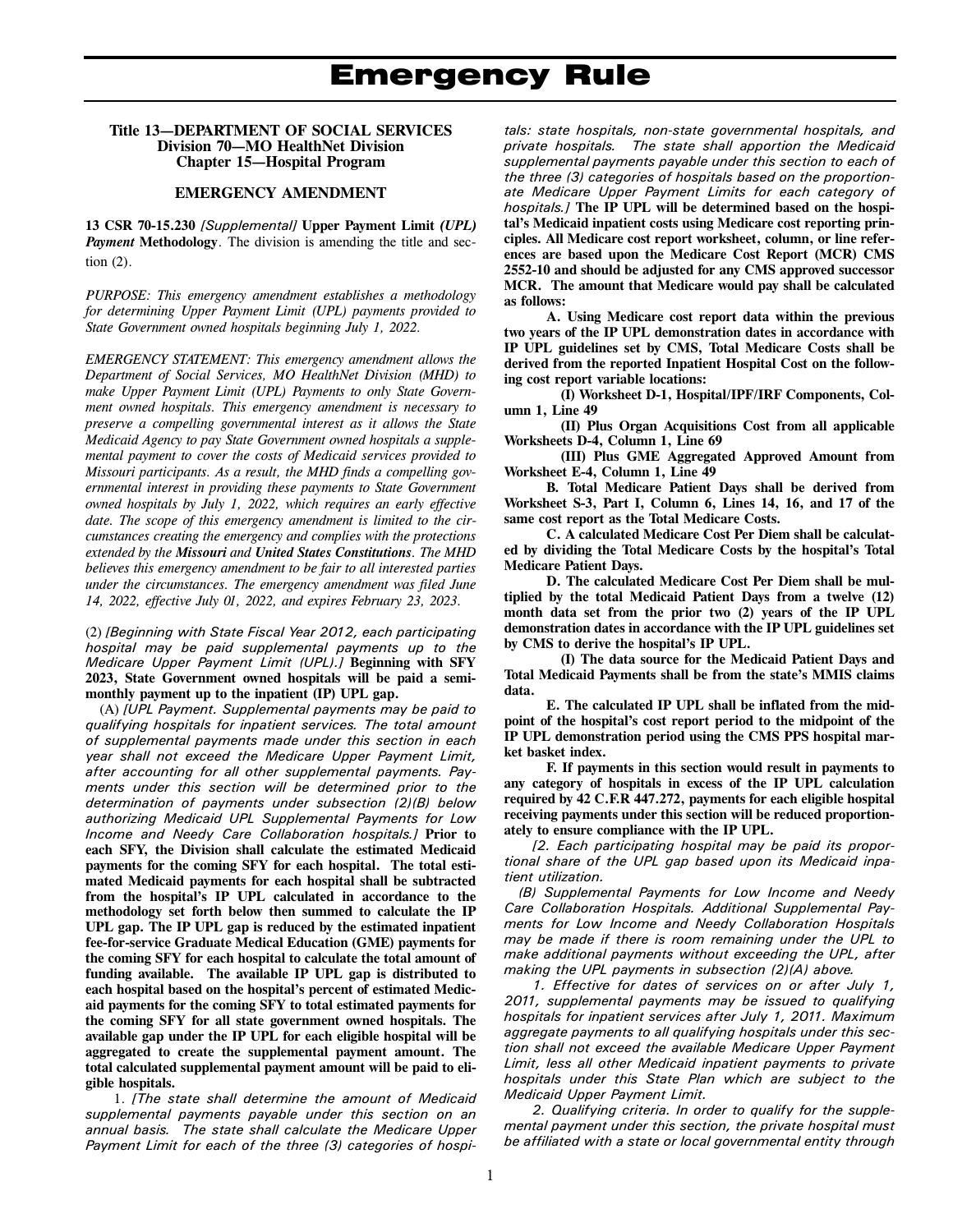*a Low Income and Needy Care Collaboration Agreement. The state or local governmental entity includes governmentallysupported hospitals.* 

*A. A private hospital is defined as a hospital that is owned or operated by a private entity.* 

*B. A Low Income and Needy Care Collaboration Agreement is defined as an agreement between a private hospital and a state or local governmental entity to collaborate for purposes of providing healthcare services to low income and needy patients.* 

*C. Reimbursement methodology. Each qualifying private hospital may be eligible to receive supplemental payments. The total supplemental payments in any fiscal year will not exceed the lesser of—* 

*(I) The difference between each qualifying hospital's inpatient Medicaid billed charges and Medicaid payment the hospital receives for covered inpatient services for Medicaid participants during the fiscal year; or* 

*(II) For hospitals participating in the Medicaid Disproportionate Share Hospital (DSH) program, the difference between the hospital's specific DSH cap and the hospital's DSH payments during the fiscal year.* 

*D. Payments under this section will be determined after the determination of payments under subsection (2)(A) above authorizing Medicaid UPL supplemental payments.]* 

*AUTHORITY: sections [208.152,] 208.153, and 208.201, and 660.017, RSMo 2016, and section 208.152, RSMo Supp. [2010] 2021. Emergency rule filed May 20, 2011, effective July 1, 2011, expired Dec. 28, 2011. Original rule filed May 20, 2011, effective Jan. 30, 2012. Emergency amendment filed June 14, 2022, effective July 1, 2022, expires Feb. 23, 2023. An emergency amendment and a proposed amendment covering this same material will be published in the July 15, 2022, issue of the Missouri Register.* 

*PUBLIC COST: This emergency amendment is estimated to cost the state approximately \$12.5 million (State Share: \$3.7 million FRA and \$566 thousand IGT for DMH) in the time the emergency is effective. This emergency amendment is estimated to increase payments to state entities by approximately \$12.5 million in the time the emergency is effective.* 

*PRIVATE COST: This emergency amendment will not cost private entities more than five hundred dollars (\$500) in the time the emergency is effective.*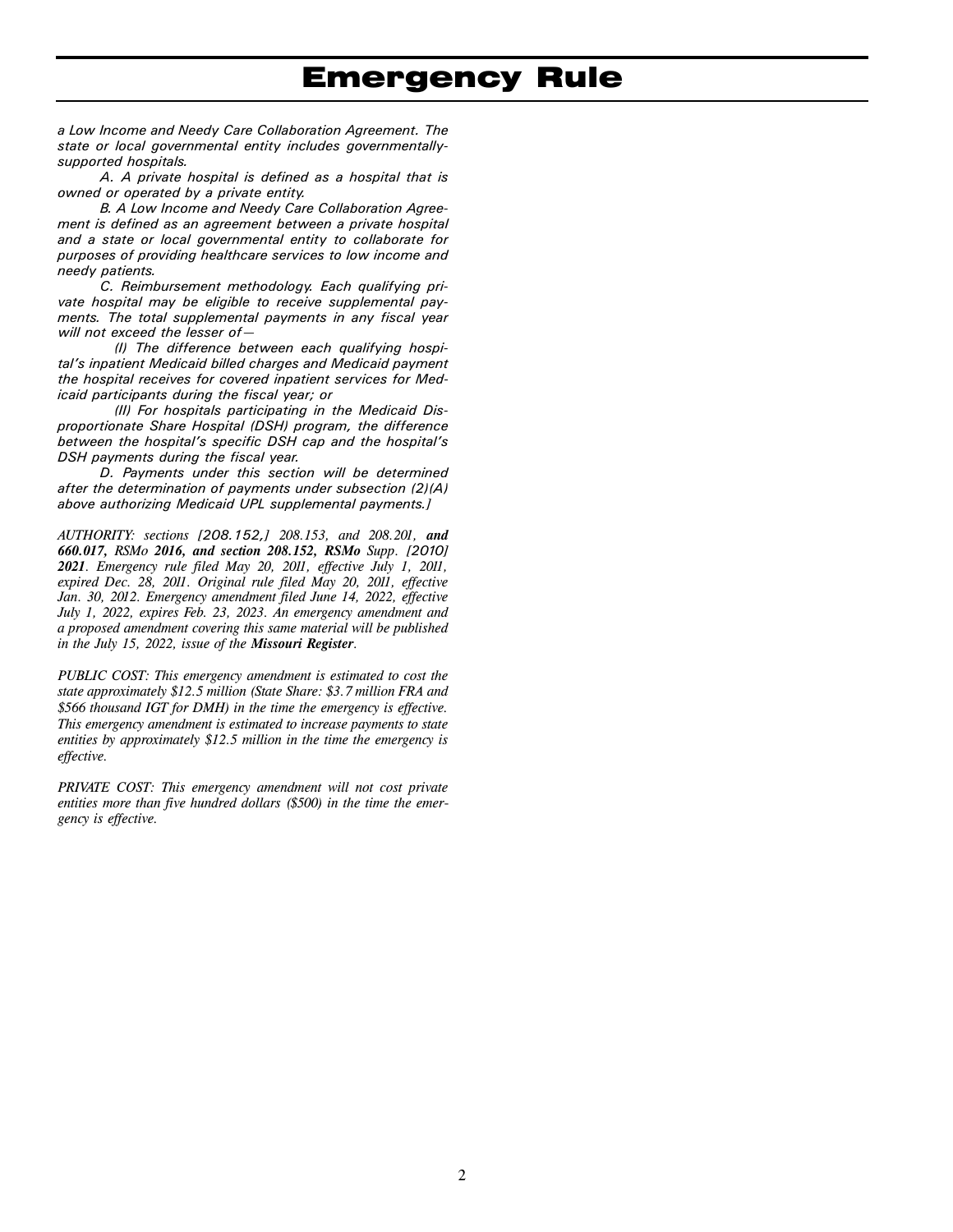### **FISCAL NOTE PUBLIC COST**

I. **Department Title:** 13 Social Services **Division Title:** 70 MO HealthNet Division<br> **Chapter Title:** 15 Hospital Program 15 Hospital Program

| <b>Rule Number and</b><br>Name: | 13 CSR 70-15.230 Upper Payment Limit (UPL) Payment Methodology |
|---------------------------------|----------------------------------------------------------------|
| Type of<br><b>Rulemaking:</b>   | <b>Emergency Amendment</b>                                     |

### **II. SUMMARY OF FISCAL IMPACT**

| <b>Affected Agency or Political Subdivision</b>                       | <b>Estimated Cost of Compliance in the Aggregate</b>                                                                                            |  |
|-----------------------------------------------------------------------|-------------------------------------------------------------------------------------------------------------------------------------------------|--|
| <b>State Hospitals enrolled in MO</b><br>HealthNet - 6                | <b>Estimated impact for 6 months of SFY 2023:</b><br>\$12.5 million                                                                             |  |
| <b>Department of Social Services, MO</b><br><b>HealthNet Division</b> | <b>Estimated cost for 6 months of SFY 2023:</b><br>Total \$12.5 million;<br>State Share \$3.7 million (FRA)<br>State Share \$566 thousand (IGT) |  |

#### **III. WORKSHEET**

| <b>Other Government (Public) &amp; State Hospitals Impact:</b>    |                 |                 |              |  |  |
|-------------------------------------------------------------------|-----------------|-----------------|--------------|--|--|
| <b>Estimated Cost for 6 Months of SFY 2023:</b>                   |                 |                 |              |  |  |
|                                                                   | <b>FRA Fund</b> | <b>IGT Fund</b> | Total        |  |  |
| <b>Estimated Impact to State Hospitals</b>                        | \$10,788,980    | \$1,661,580     | \$12,450,560 |  |  |
| Estimated Impact to Other Government (Public) Hospitals           | \$0             | \$0             | \$0          |  |  |
| <b>Total Estimated Impact</b>                                     | \$10,788,980    | \$1,661,580     | \$12,450,560 |  |  |
| <b>State Share Percentage</b>                                     | 34.0525%        | 34.0525%        | 34.0525%     |  |  |
| <b>Estimated State Share</b>                                      | \$3,673,917     | \$565,810       | \$4,239,727  |  |  |
|                                                                   |                 |                 |              |  |  |
| <b>Department of Social Services, MO HealthNet Division Cost:</b> |                 |                 |              |  |  |
| <b>Estimated Cost for 6 Months of SFY 2023:</b>                   |                 |                 |              |  |  |
|                                                                   | <b>FRA Fund</b> | <b>IGT Fund</b> | Total        |  |  |
| <b>Estimated Cost</b>                                             | \$10,788,980    | \$1,661,580     | \$12,450,560 |  |  |
| <b>State Share Percentage</b>                                     | 34.0525%        | 34.0525%        | 34.0525%     |  |  |
| <b>Estimated State Share Cost</b>                                 | \$3,673,917     | \$565,810       | \$4,239,727  |  |  |

Updated 01/31/2021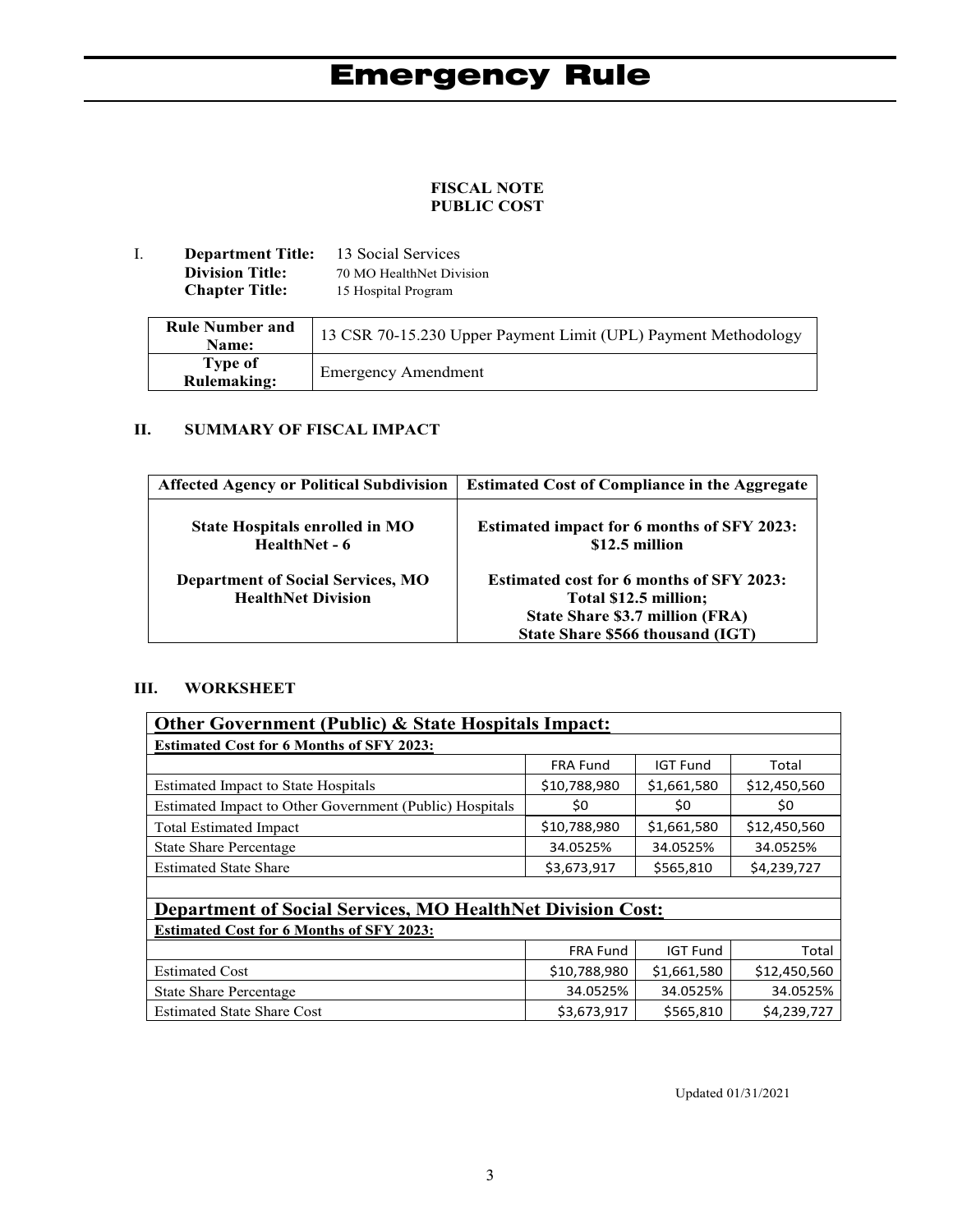### **IV. ASSUMPTIONS**

The following regulations are impacted by the change to the hospital reimbursement methodology and the impact of all the regulations should be netted to arrive at the total impact. The net impact is a cost to the state of \$3.8 million for 6 months of SFY 2023.

13 CSR 70-15.010 13 CSR 70-15.015 13 CSR 70-15.220 13 CSR 70-15.230

The fiscal impact is estimated based on historical utilization and enrollment. Other variables such as the length of the Federal Public Health Emergency and Medicaid Expansion enrollment may indirectly affect the hospital utilization both positively and negatively. Due to the uncertainty of these variables, the state will continue to monitor the impacts to the Managed Care Organizations and hospitals.